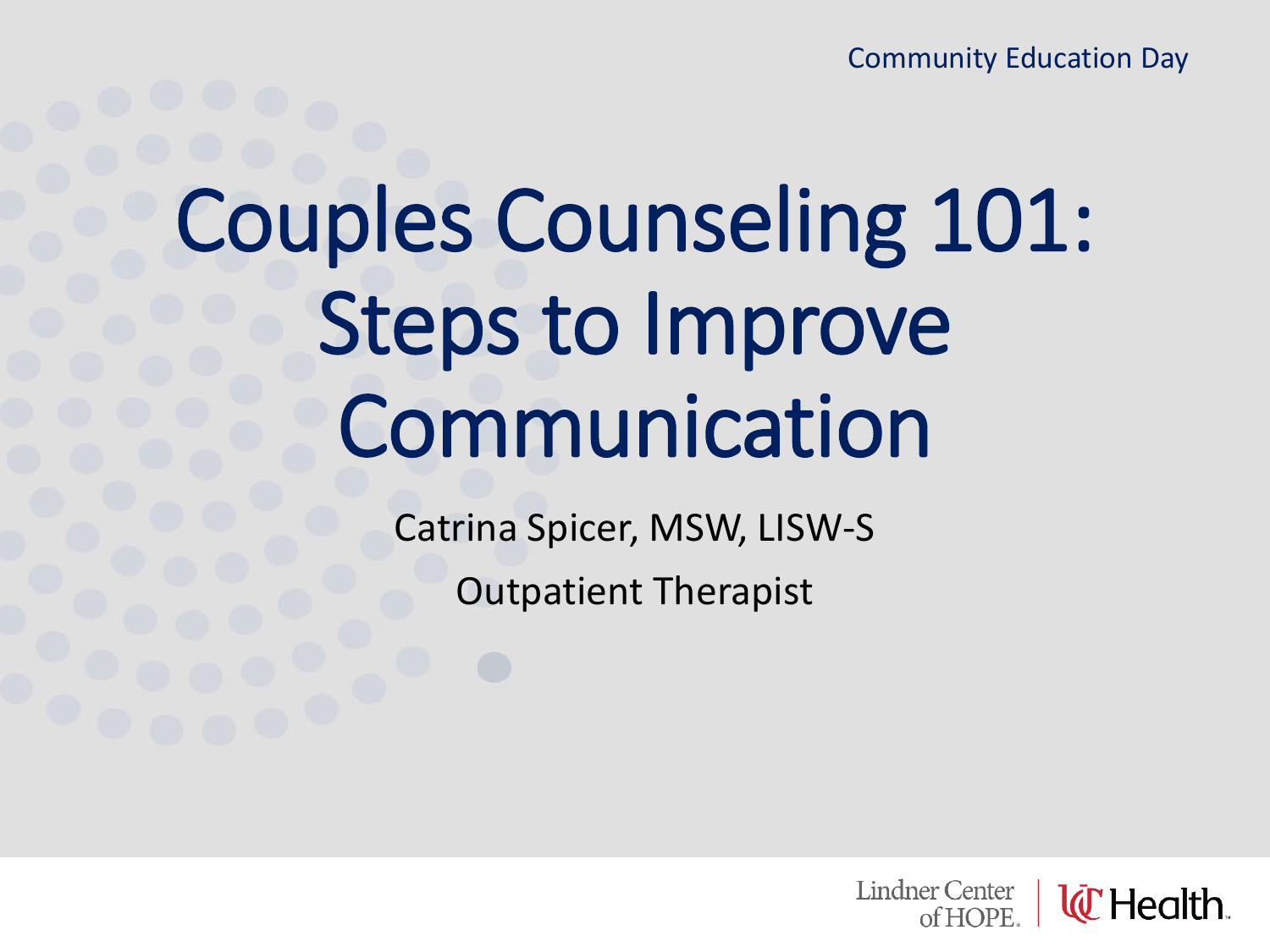### Couples counseling 101: Steps to Improve Communication

- Understand the four basic styles of communication
- Learn effective and healthy ways to communicate
- Develop a plan for change

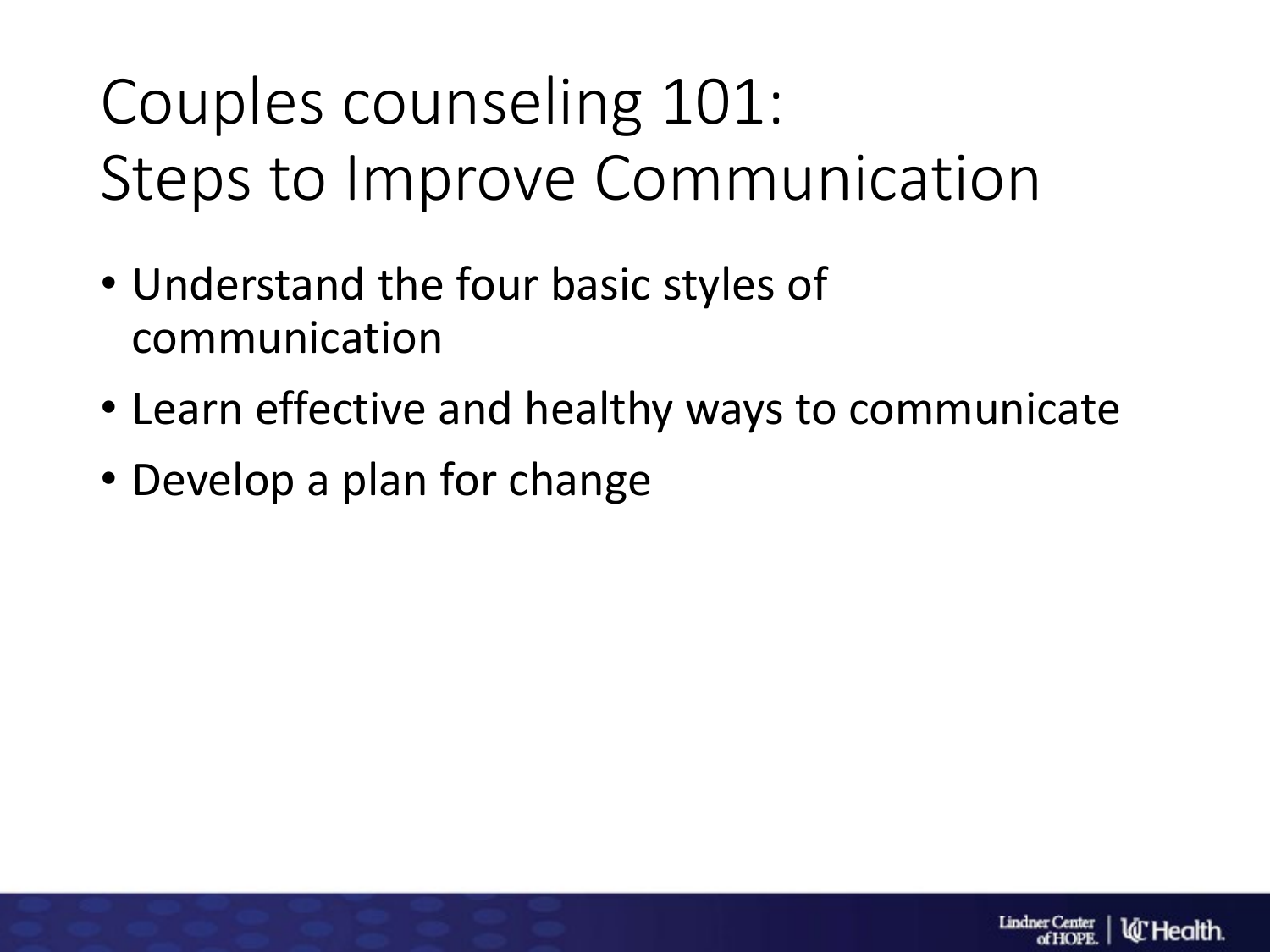

A missed opportunity to receive an appreciation

"Find some way every day to communicate genuine affection and appreciation toward your spouse."

~John Gottman PhD

Time: 5 minutes every day

Total: 35 minutes a week.

The Seven Principles for Making Marriage Work-John Gottman PhD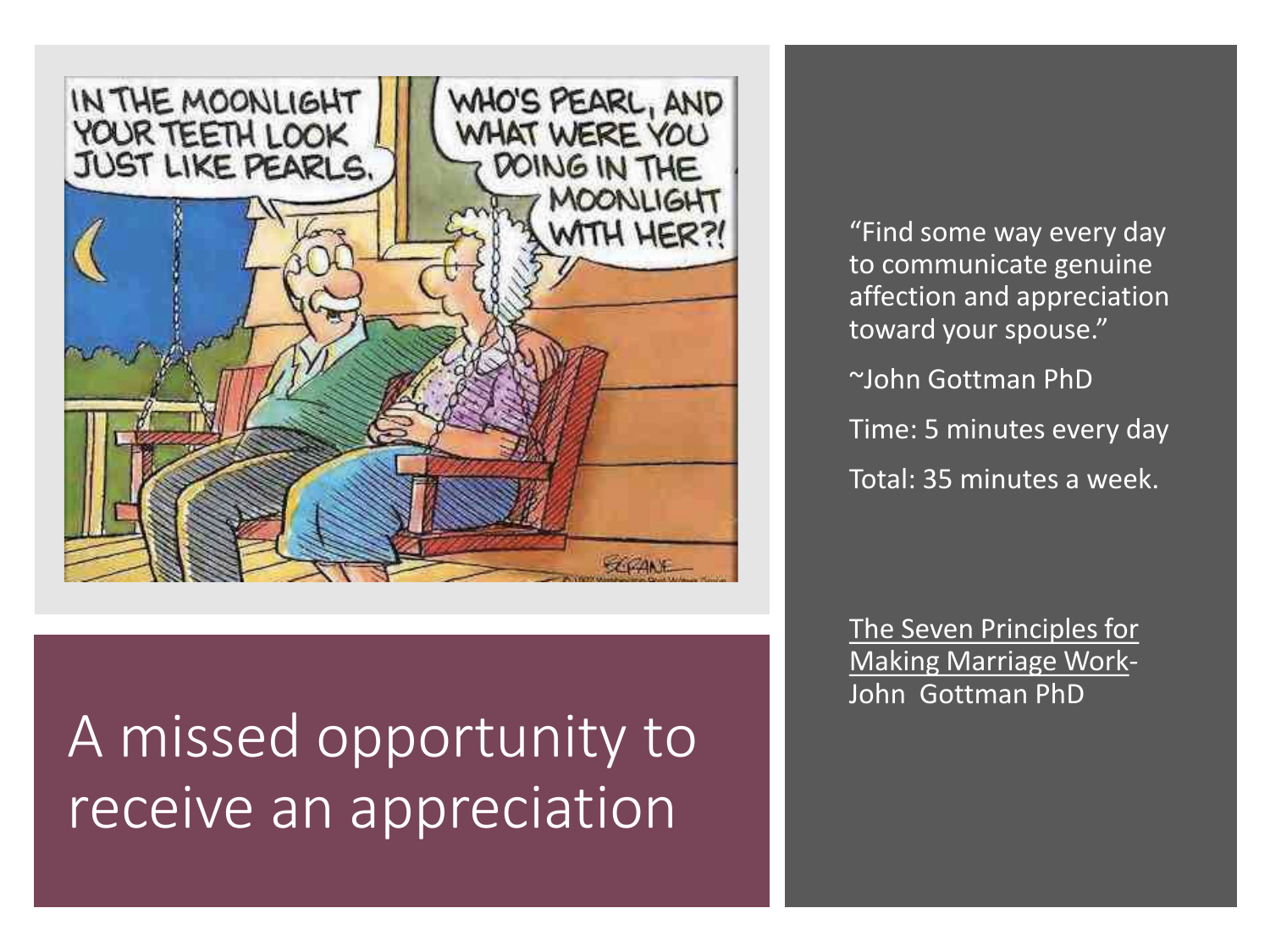# The Triple A's

- •**A**wareness
- •**A**nalyze
- •**A**ction Plan

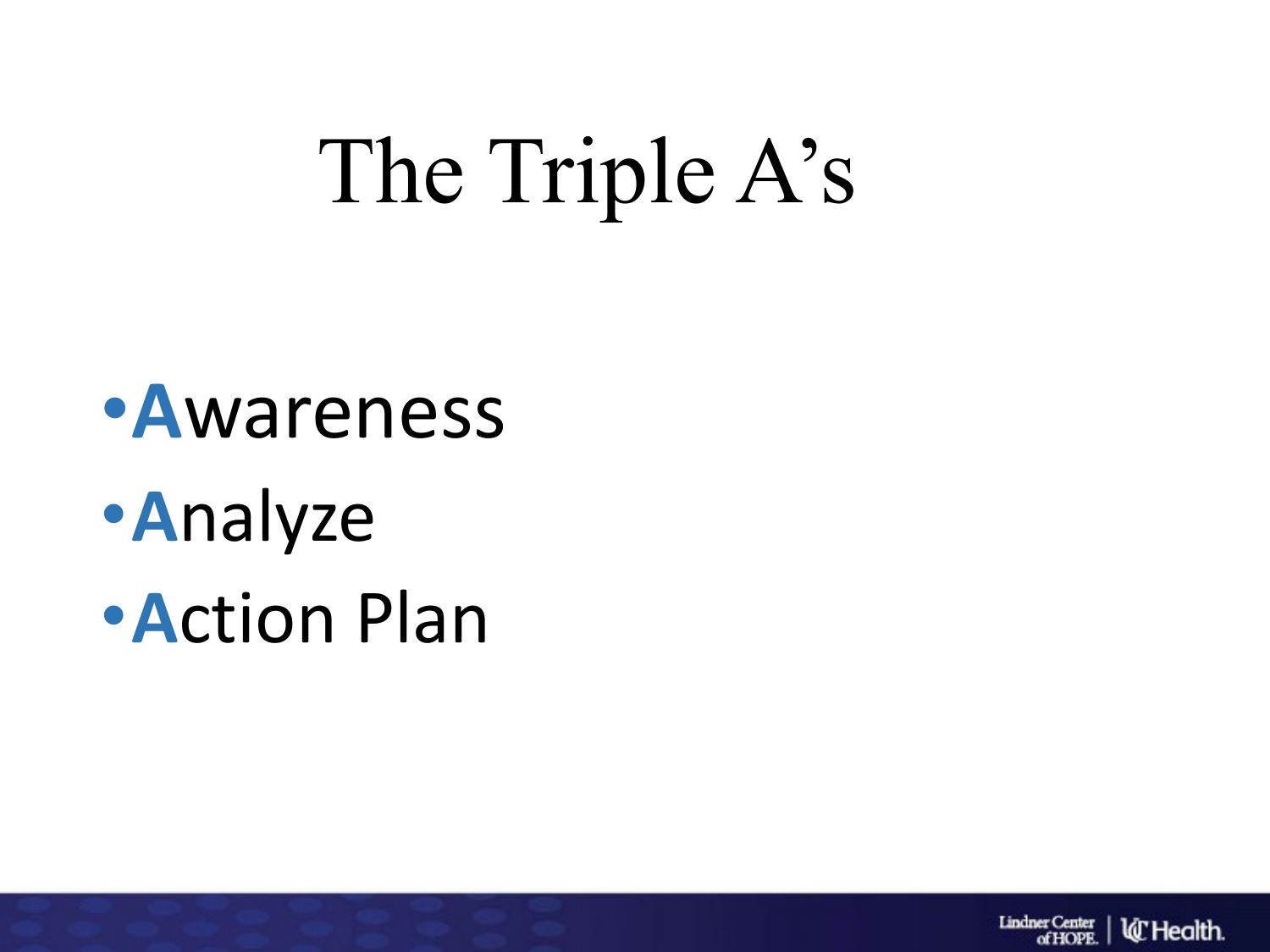### Awareness

"To be aware of a single shortcoming in oneself is more

useful than to be aware of a thousand in someone else."

-Dalai Lama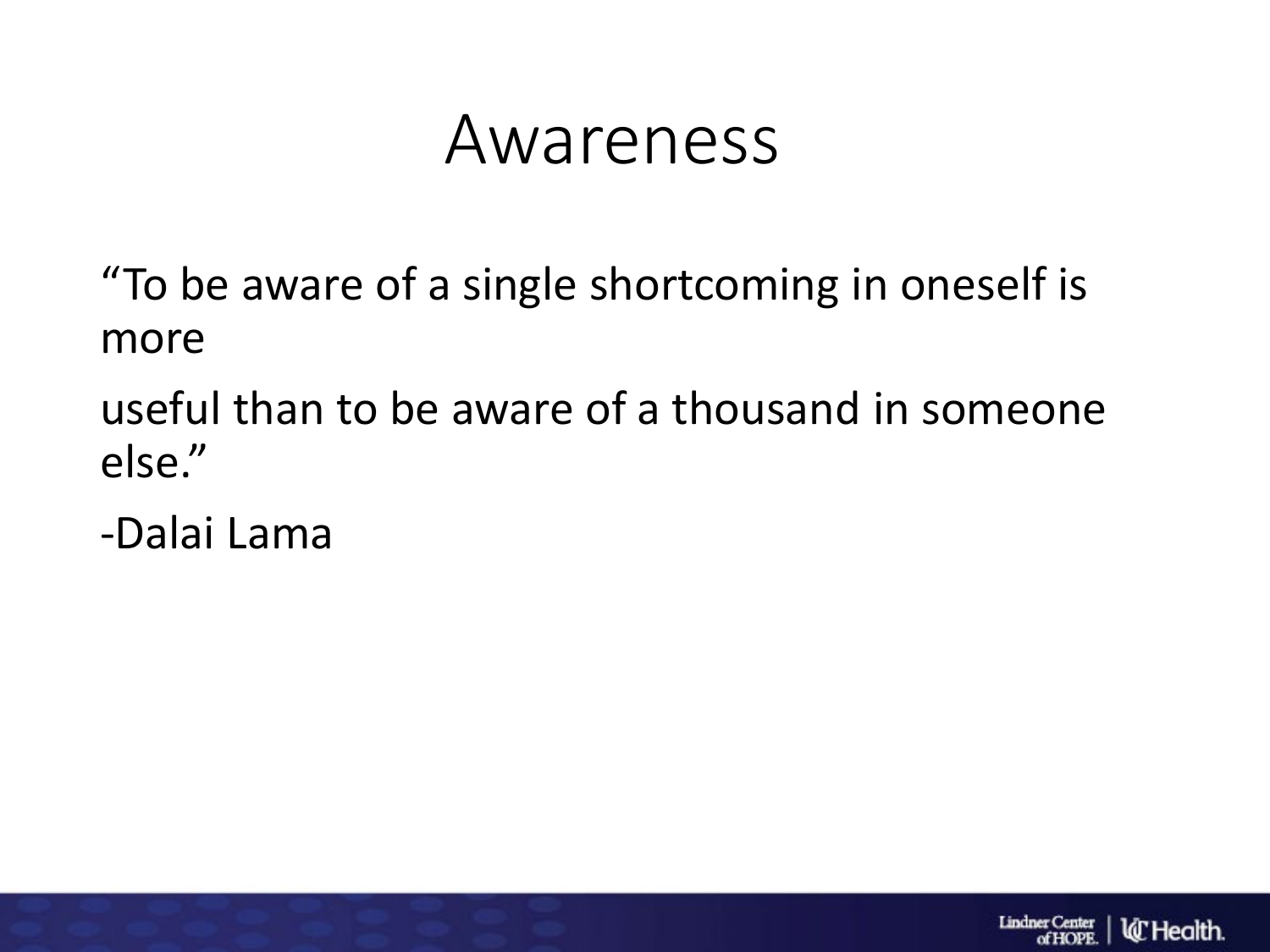## Four Styles of Communication

- Passive
- Aggressive
- Passive Aggressive
- Assertive

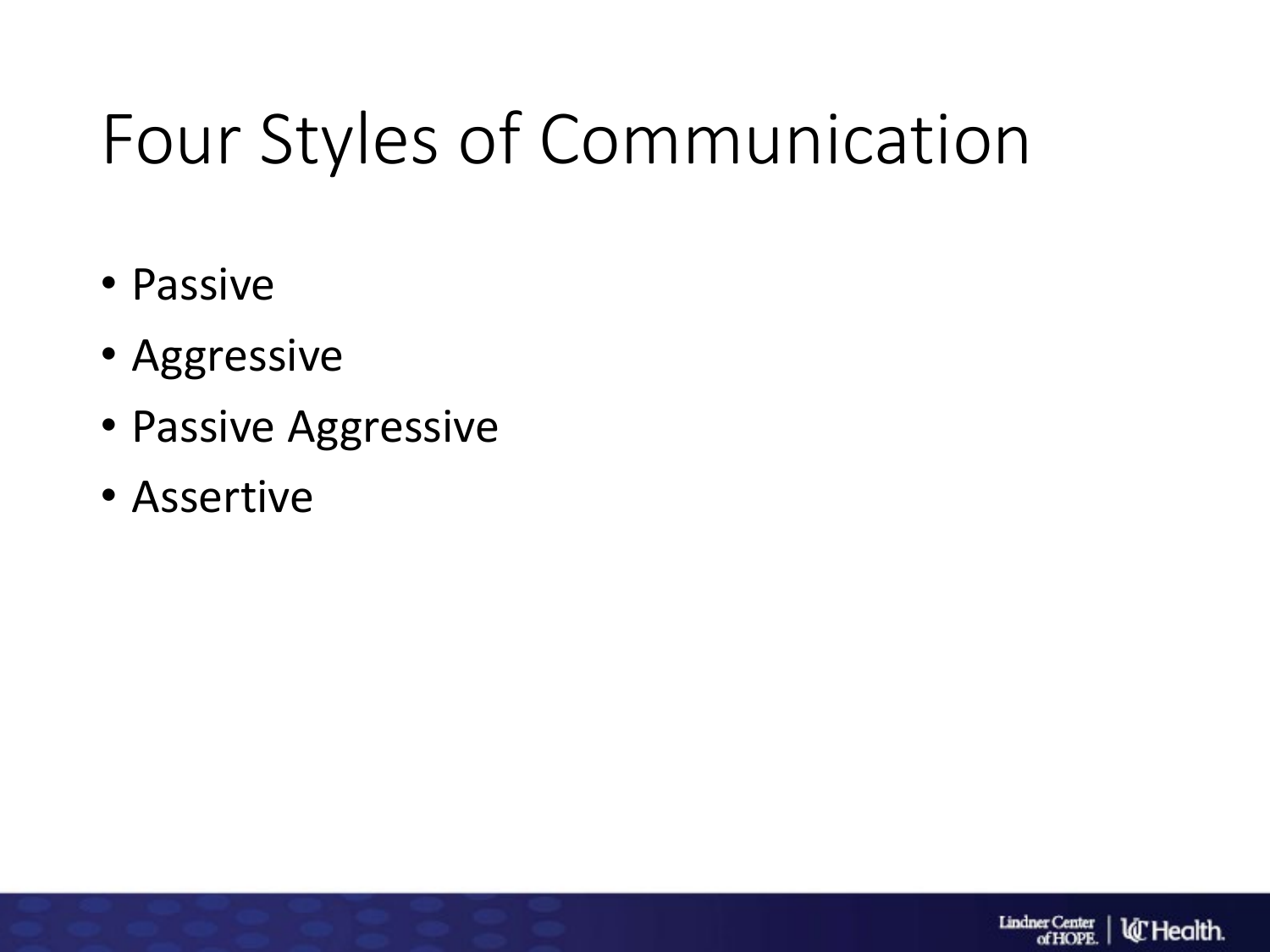### The Passive Communicator

#### **Looks, Sounds and Behaves**



needs"

- Anxiety-life out of control
- Depression-feel stuck
- Confusion-ignore own feelings
- Resentment-needs are not being met.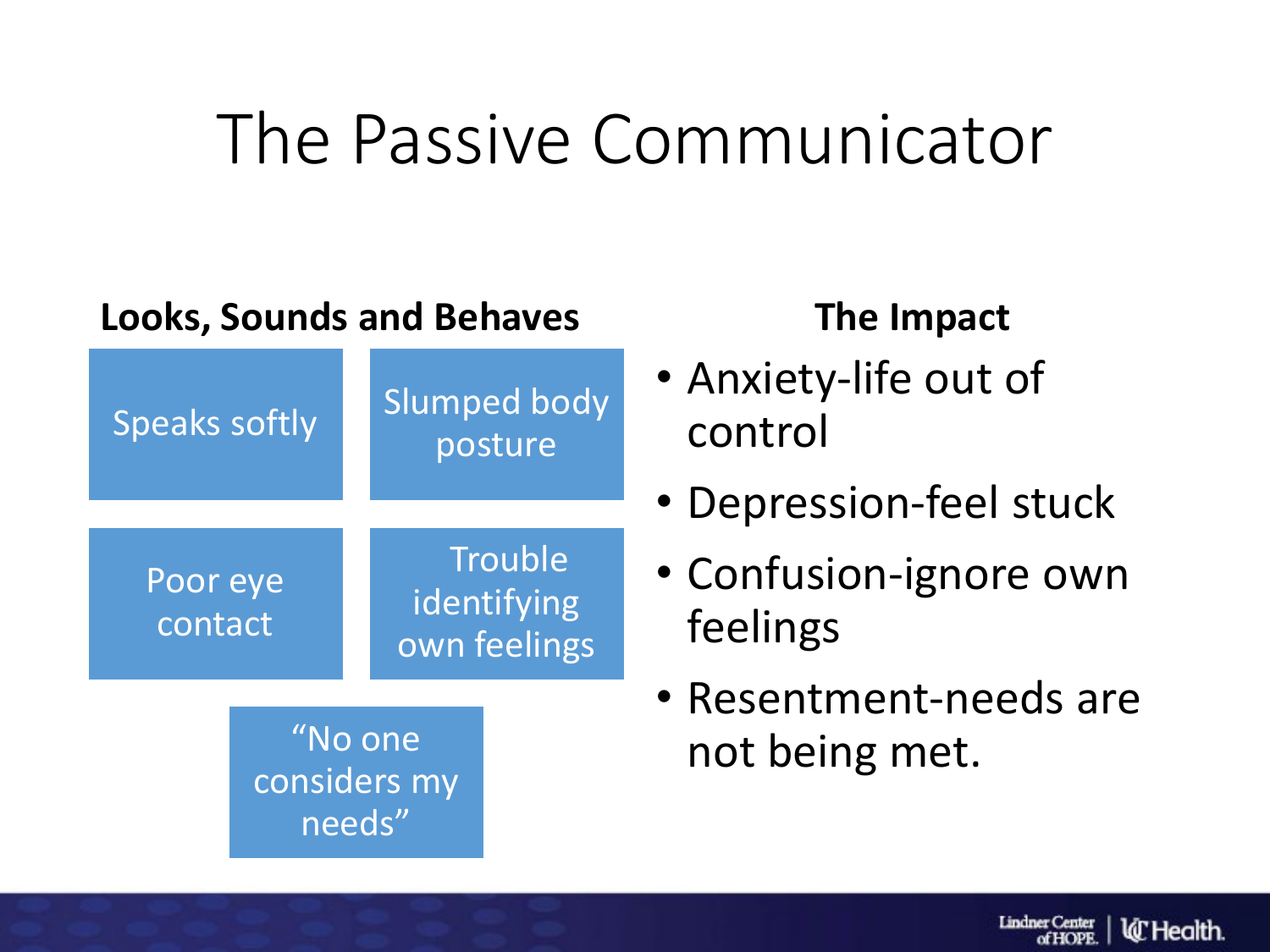### The Aggressive Communicator

#### **Looks, Sounds and Behaves**

| <b>Speaks loudly</b>     | <b>Talks over</b><br>others        |
|--------------------------|------------------------------------|
| Dominating<br>stance     | Uses control<br>and<br>humiliation |
| Uses "you"<br>statements | "I'm right. You<br>are wrong"      |

- Difficult to feel safe around
- Not listening
- Breeds intimation and dislike
- Doesn't take ownership
- Lack of intimacy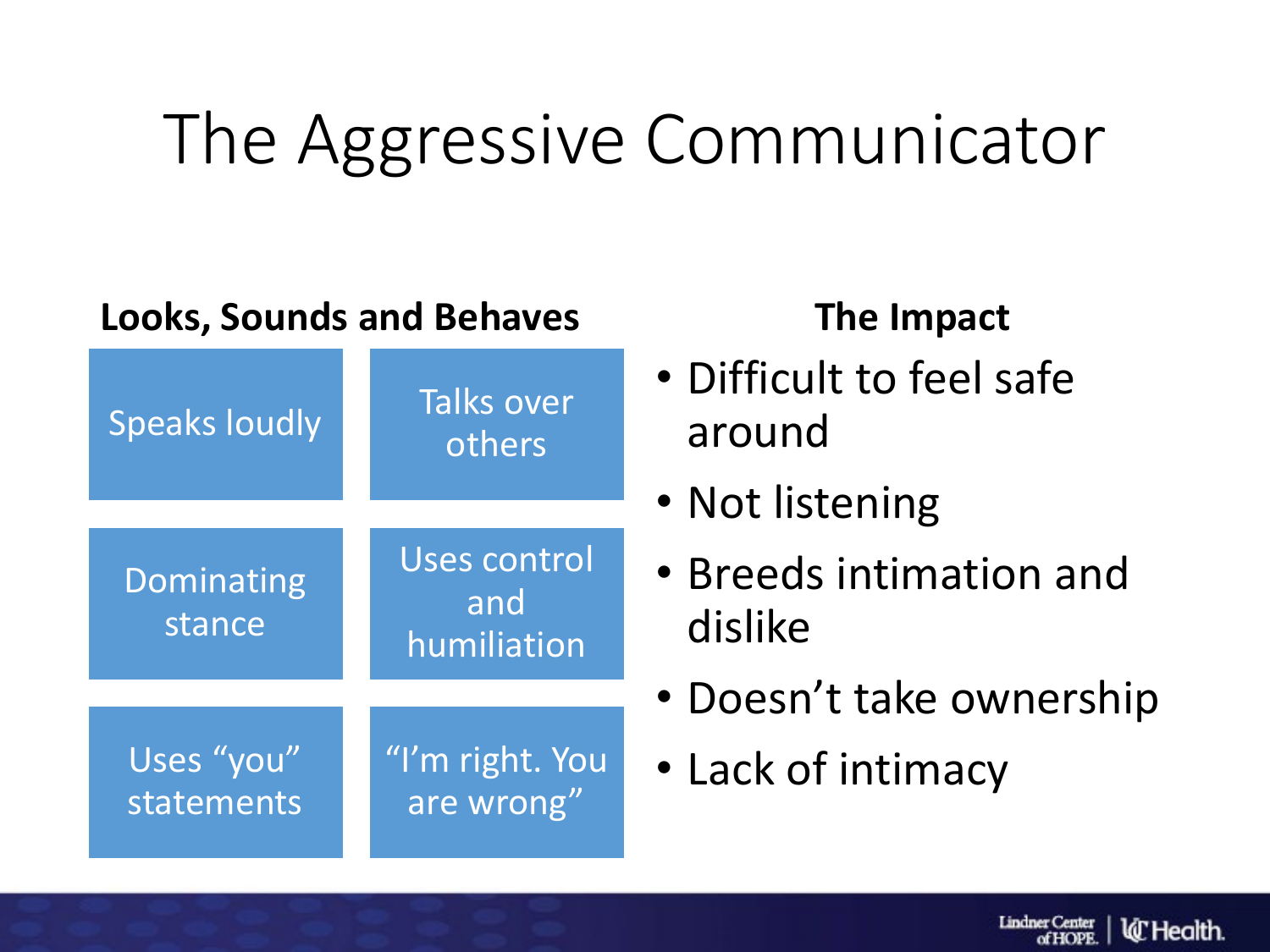## The Passive Aggressive Communicator

#### **Looks, Sounds and Behaves**



- Alienate from others
- Discharge resentment without resolution
- Diminishes **friendship** and **trust**
- Remain powerless and angry.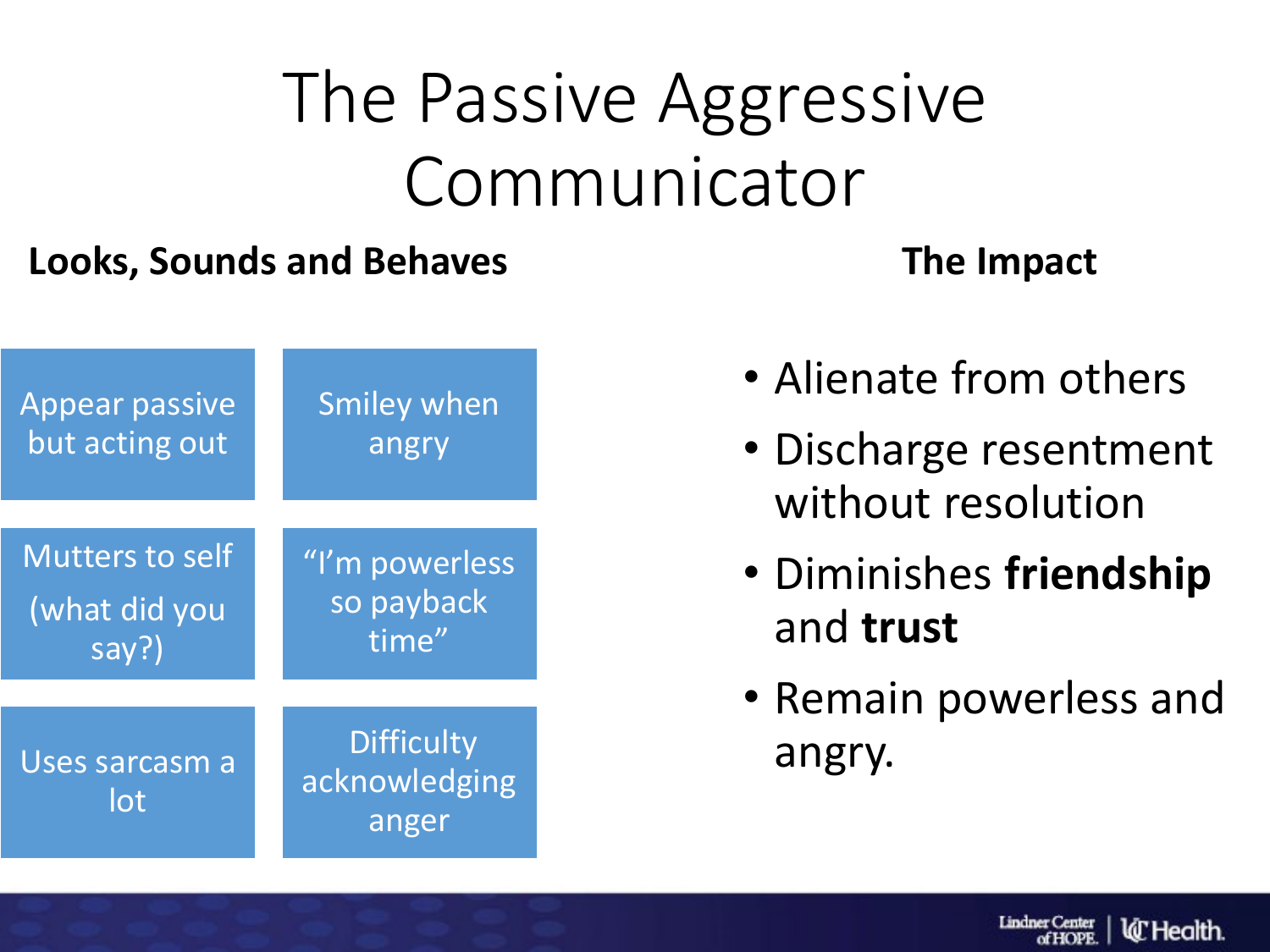# "I once gave my husband the silent treatment for an entire week, at the end of which he declared, 'Hey, we're getting along pretty great lately!"

**- Bonnie McFarlane** 

Lindner Center lá" Health.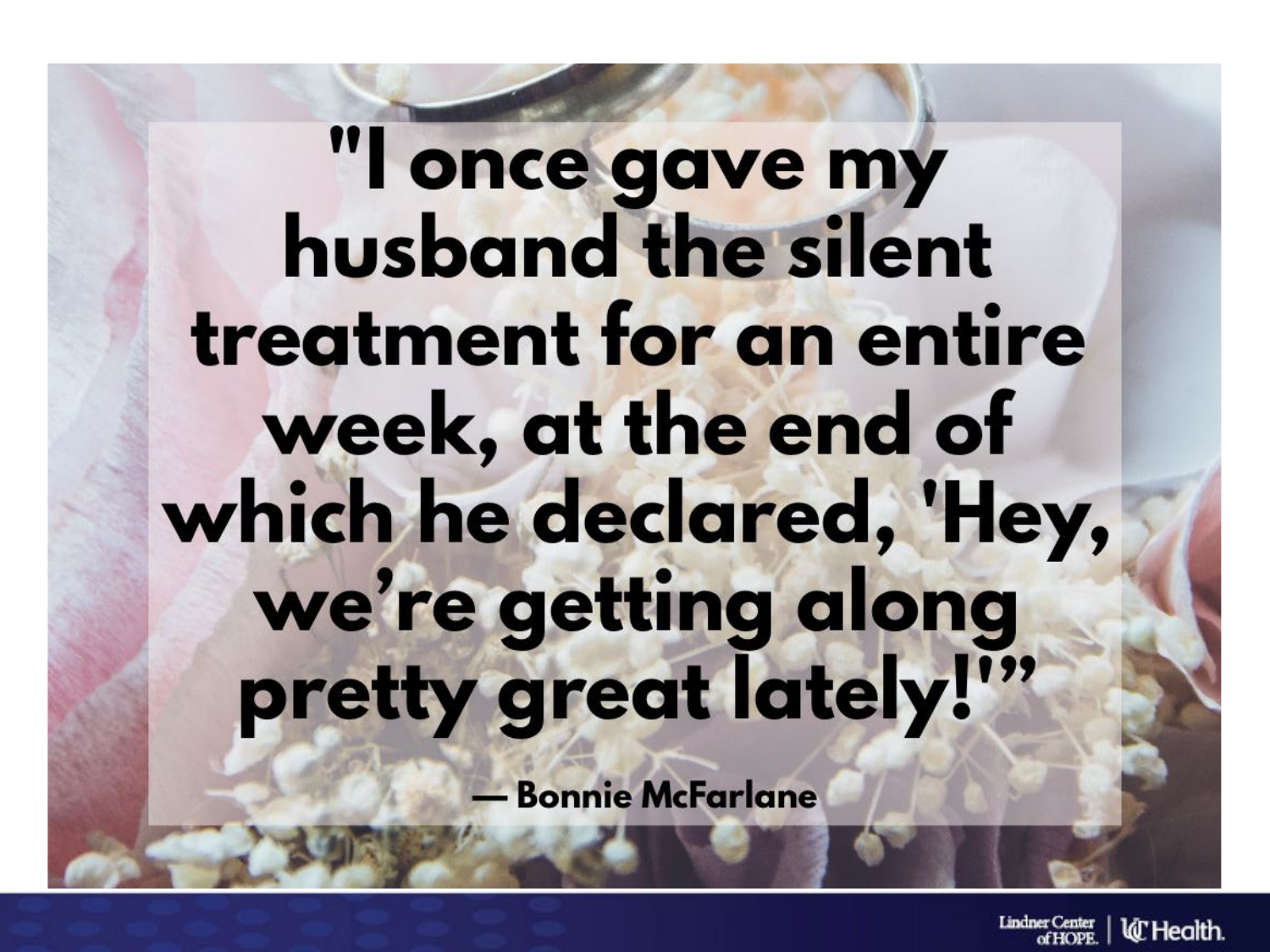

#### **Looks, Sounds and Behaves**



- Feels connected to others
- Self confident
- Treats others as equals
- Rights are respected
- Fosters intimacy, friendship and trust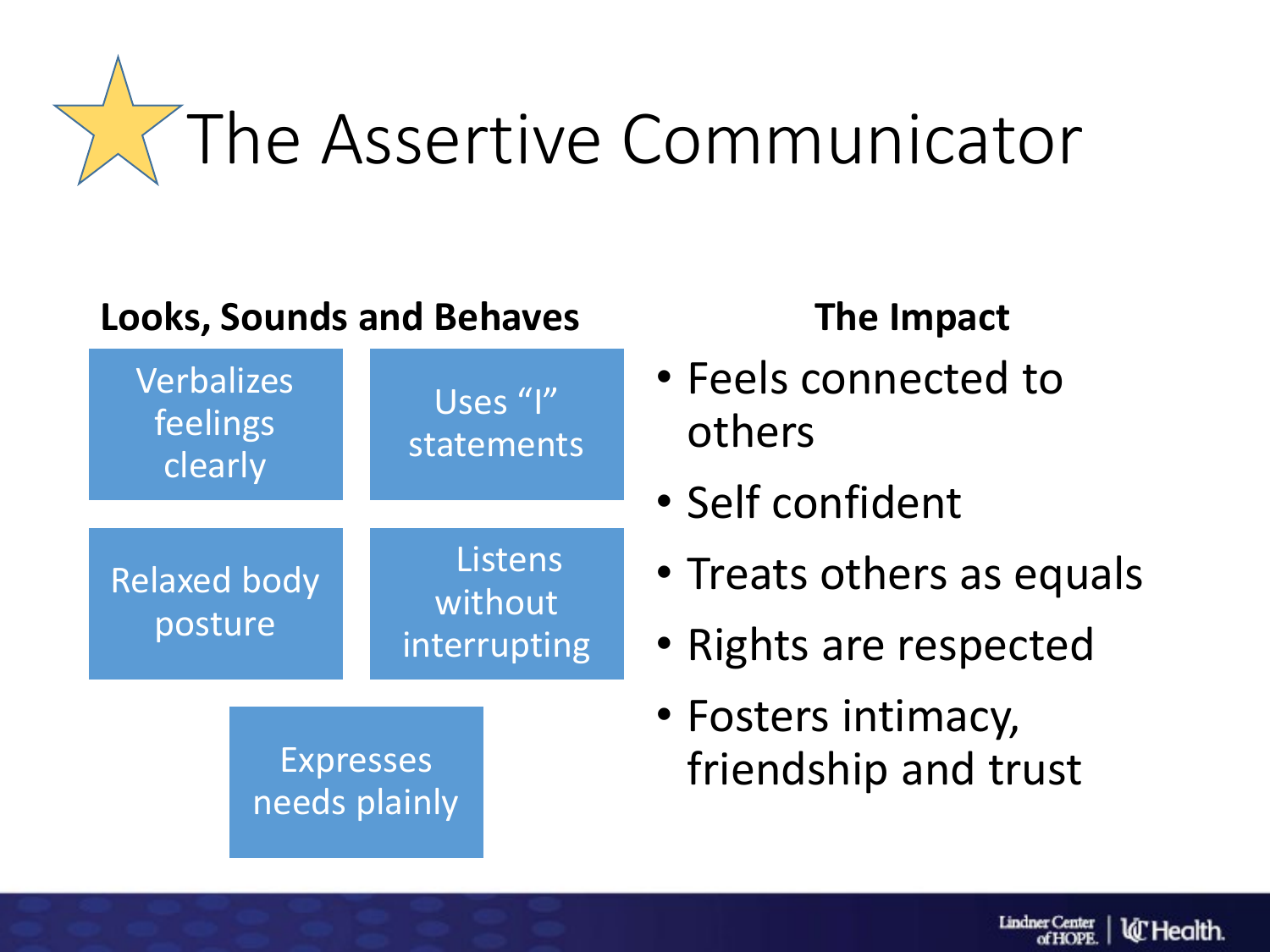

Time to Analyze your current dominate style of communication (not your partners)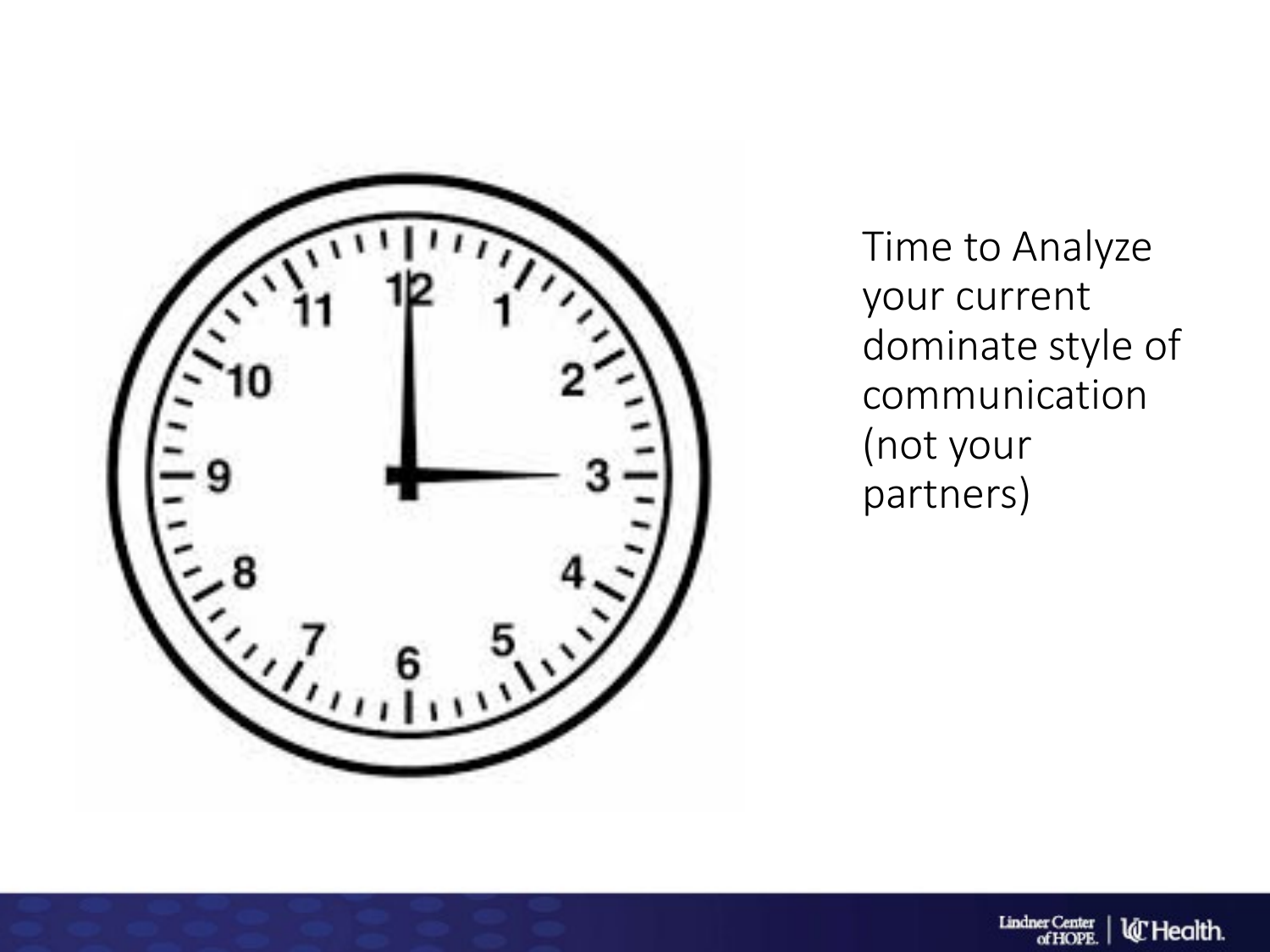## Assertive Communication Skill

- I feel  $\_$ • Because \_\_\_\_\_\_\_\_\_\_\_\_\_\_\_\_\_\_\_\_\_
- I need \_\_\_\_\_\_\_\_\_\_\_\_\_\_\_\_\_\_\_\_\_\_\_

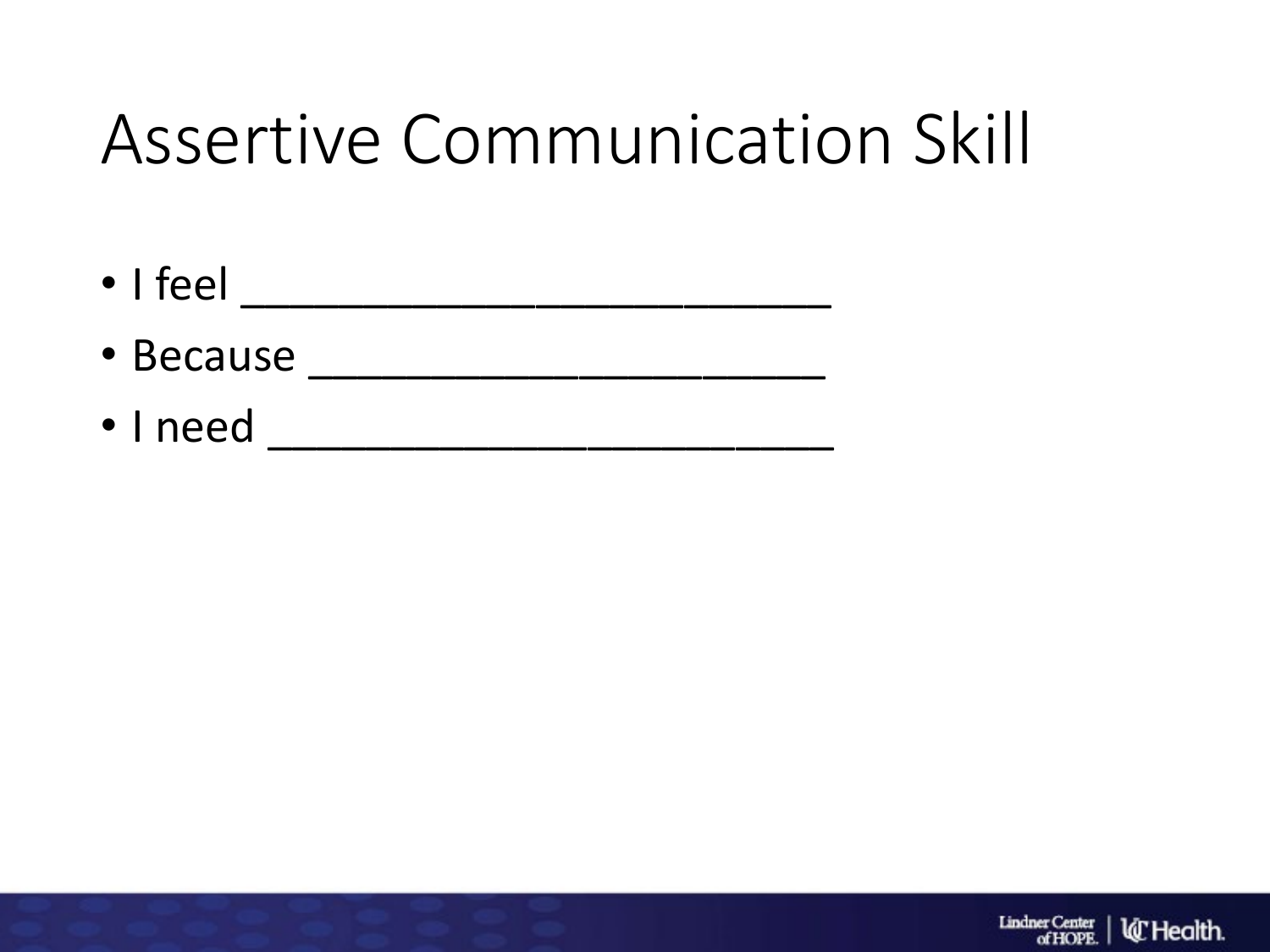### Barriers

Preventing Assertive Communication

- 1. Unable to identify feeling
- 2. Emotionally Flooded
- 3. Anger making it hard to hear what one is feeling & thinking
- 4. Willful attitude
- 5. Creatures of habit

"We are what we repeatedly do."  $\sim$  Aristotle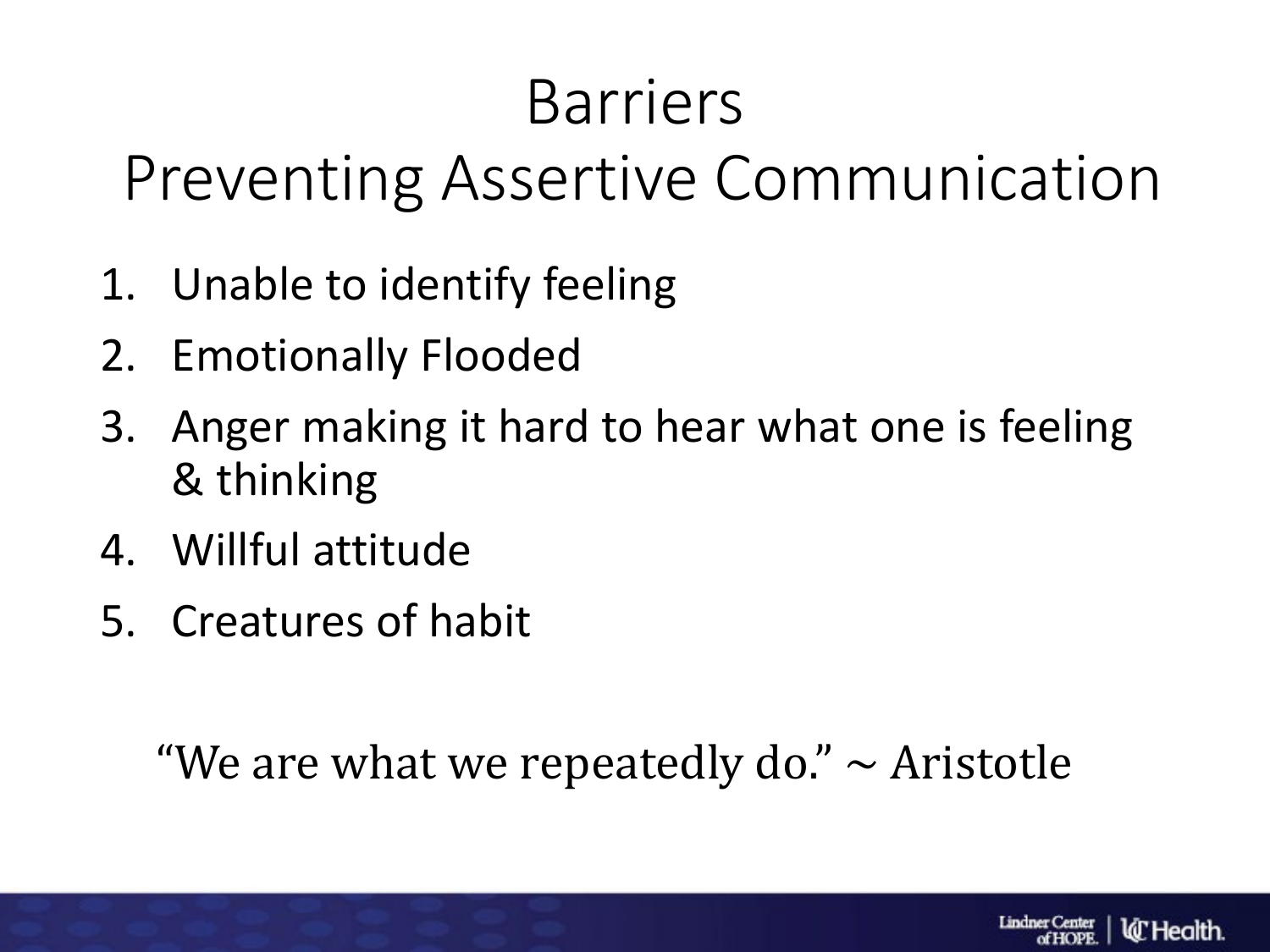#### The Feeling Wheel



The Gottman Institute Developed by Dr. Gloria Willcox

- What am I feeling?
- What signals if my body sending me?
- What nonverbal communication signals am I demonstrating?

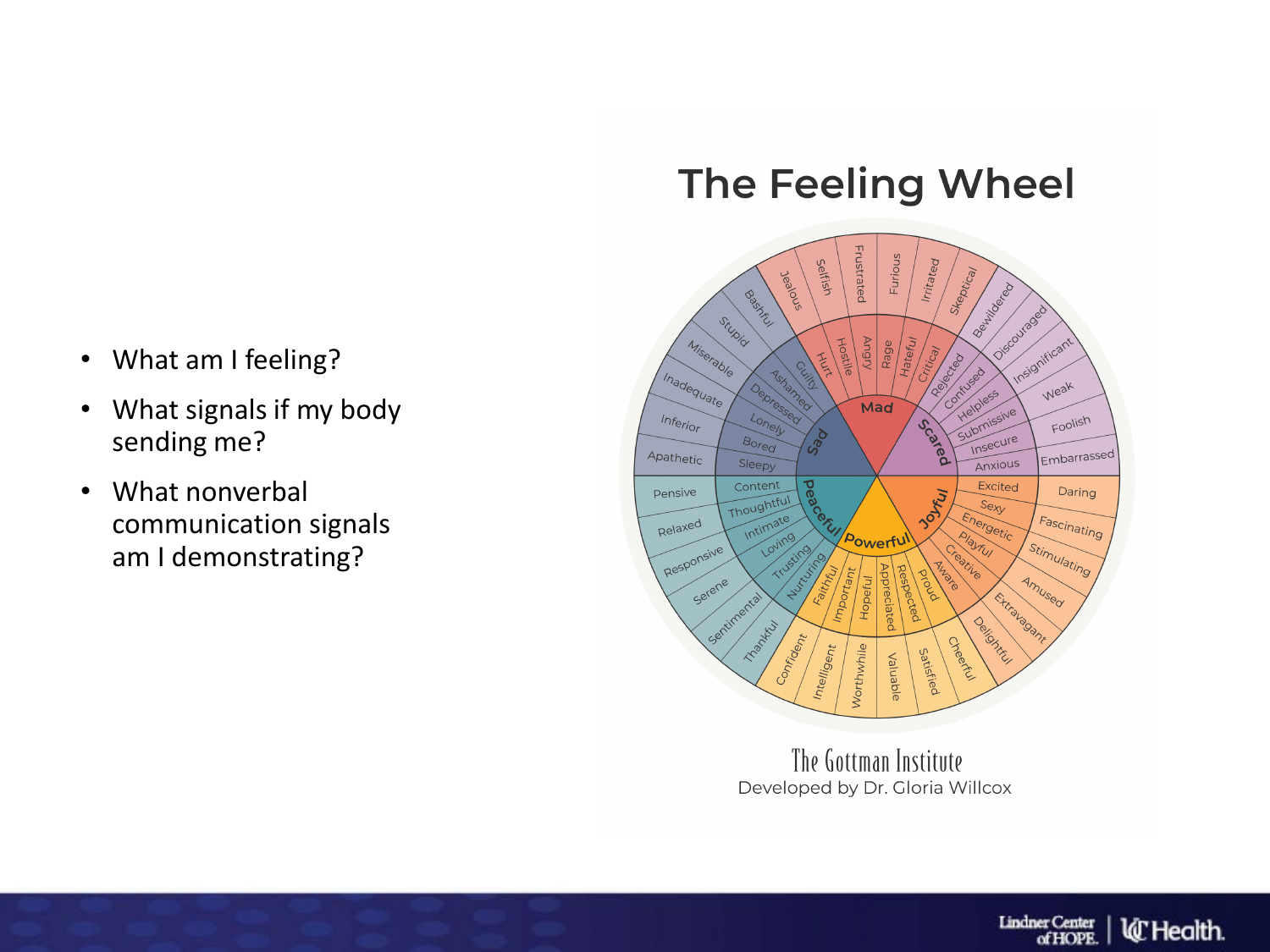#### Question: Am I emotionally overwhelmed?

- Check in with your body
- Thinking impacted?
- Fight/Flight or Freeze response?

Solution: Just Breathe



#### [https://www.youtube.com/watch](https://www.youtube.com/watch?v=n6RbW2LtdFs) ?v=n6RbW2LtdFs

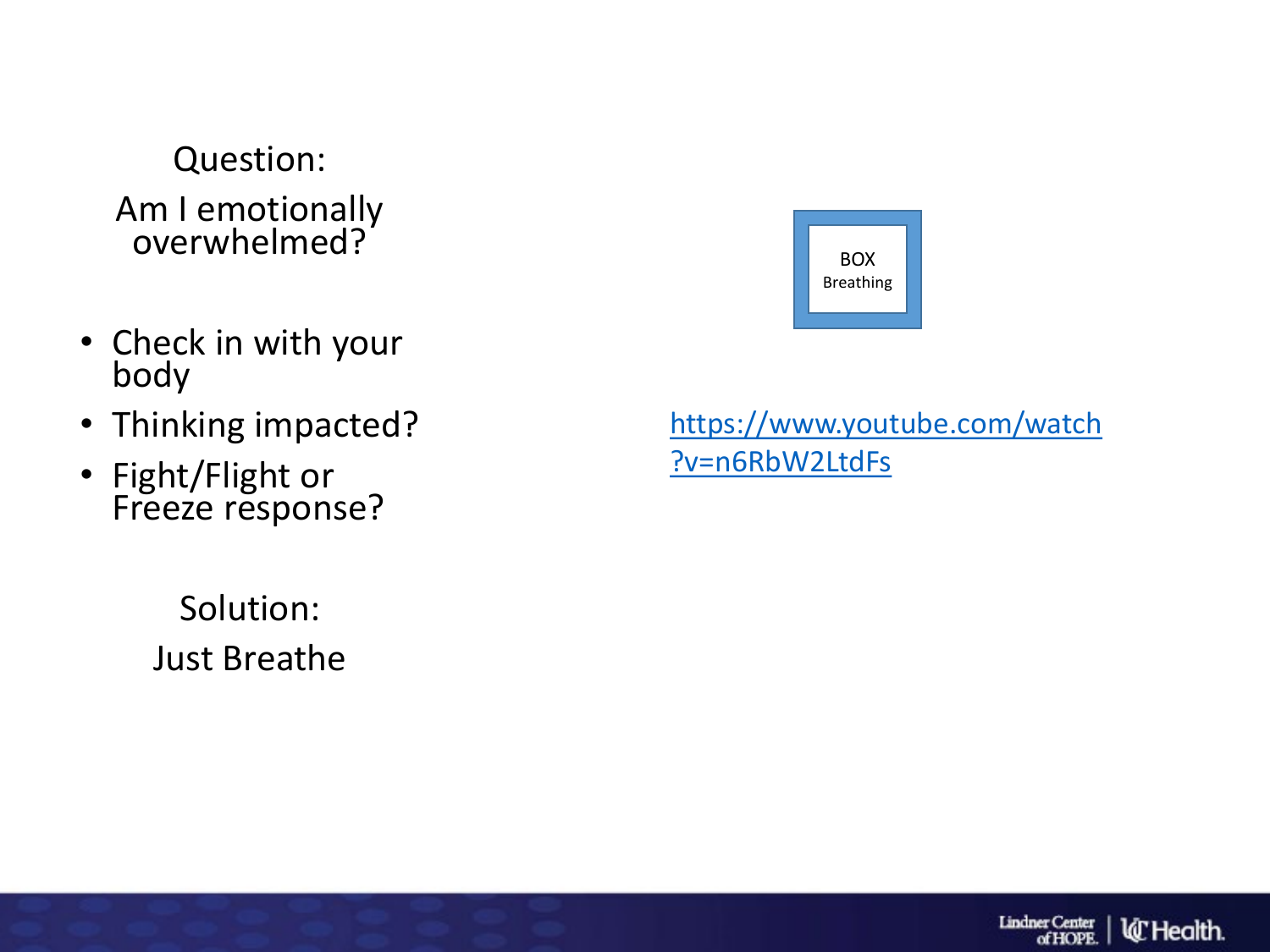#### Willful VS Willing

Turn towards not away or against from your partner.

Dr Gottman's research shows masterful relationships turn towards their partners on average 20x more versus couples in distress.

#### Turn Goals into Habit

- Write it down
- Visual reminder
- Takes time and practice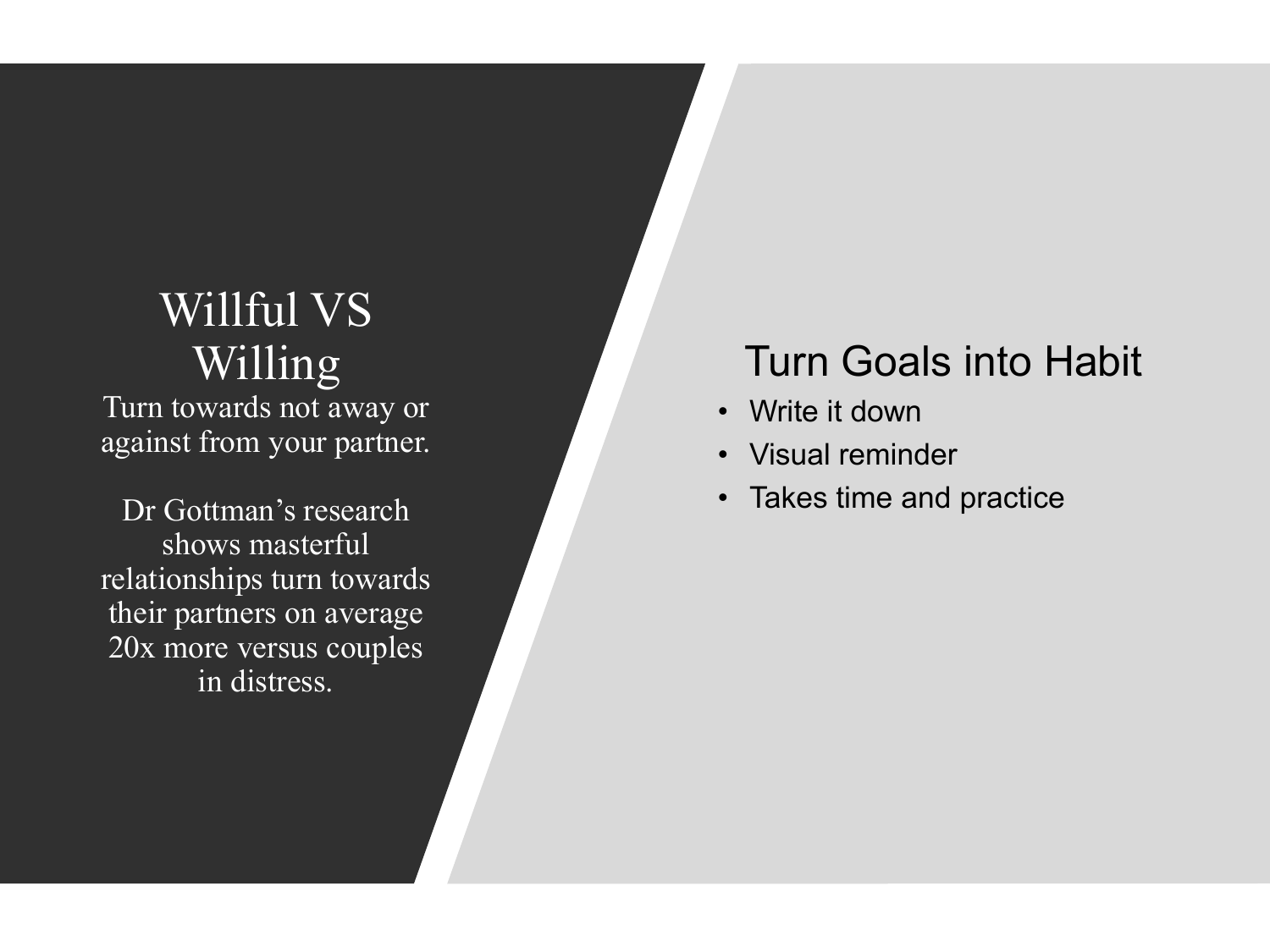# The Triple A's

### •**A**wareness

1. Passive 2. Aggressive 3. Passive Aggressive 4. Assertive

• **A**nalyze

Identify negative communication patterns and barriers.

### • **Action Plan = Change**

Commit to practice Assertive Communication Skill Commit to turn towards and not away/against your partner Commit to communicate daily appreciations and genuine fondness to your partner. Purchase index cards.  $\odot$ Purchase relationship book (then read it) Schedule initial visit with a relationship therapist.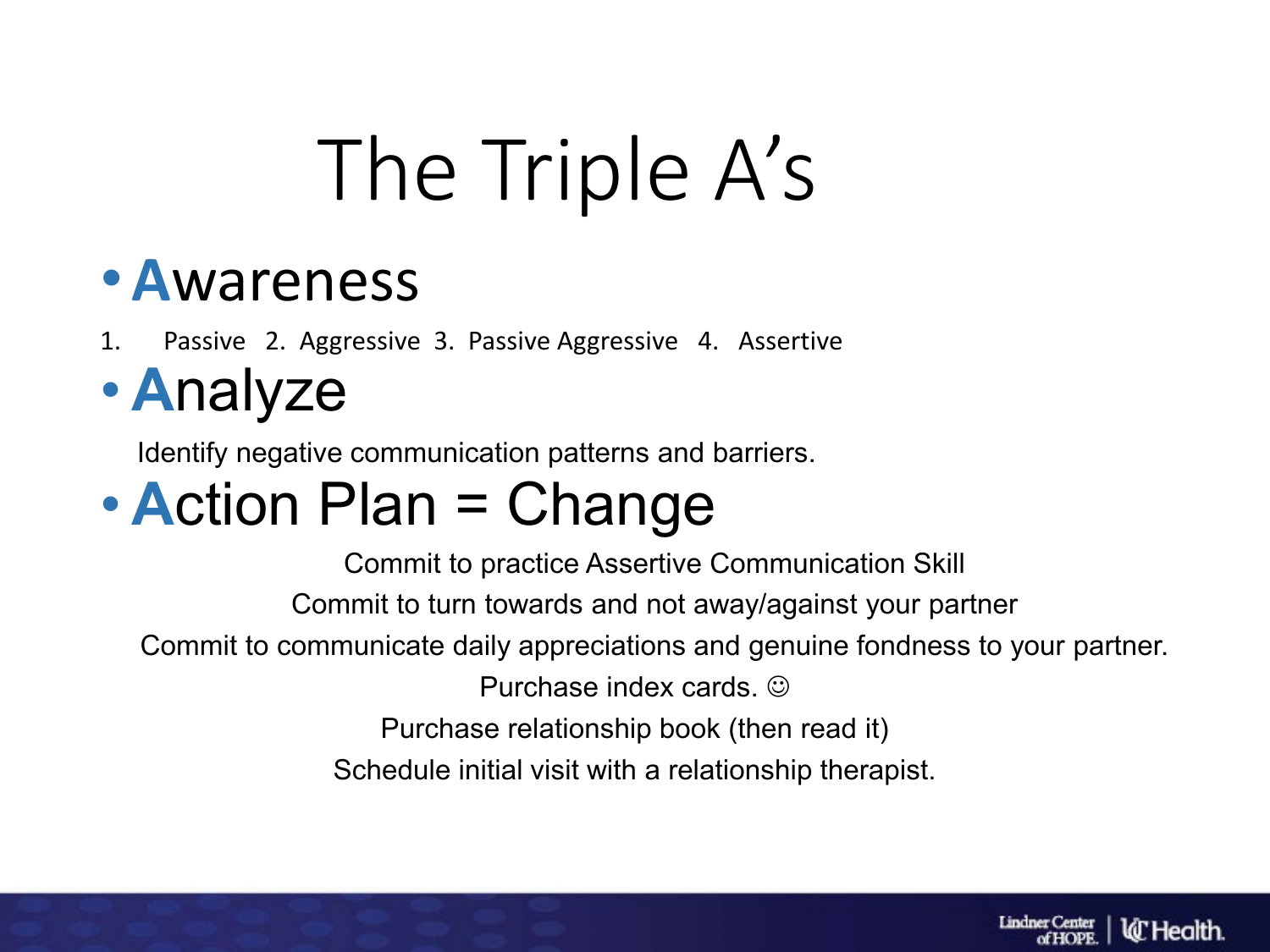"Successful long-term relationships are created through small words, small gestures, and small acts."

― **John M. Gottman, [Eight Dates: A Plan for Making Love](https://www.goodreads.com/work/quotes/59198136)  Last Forever**